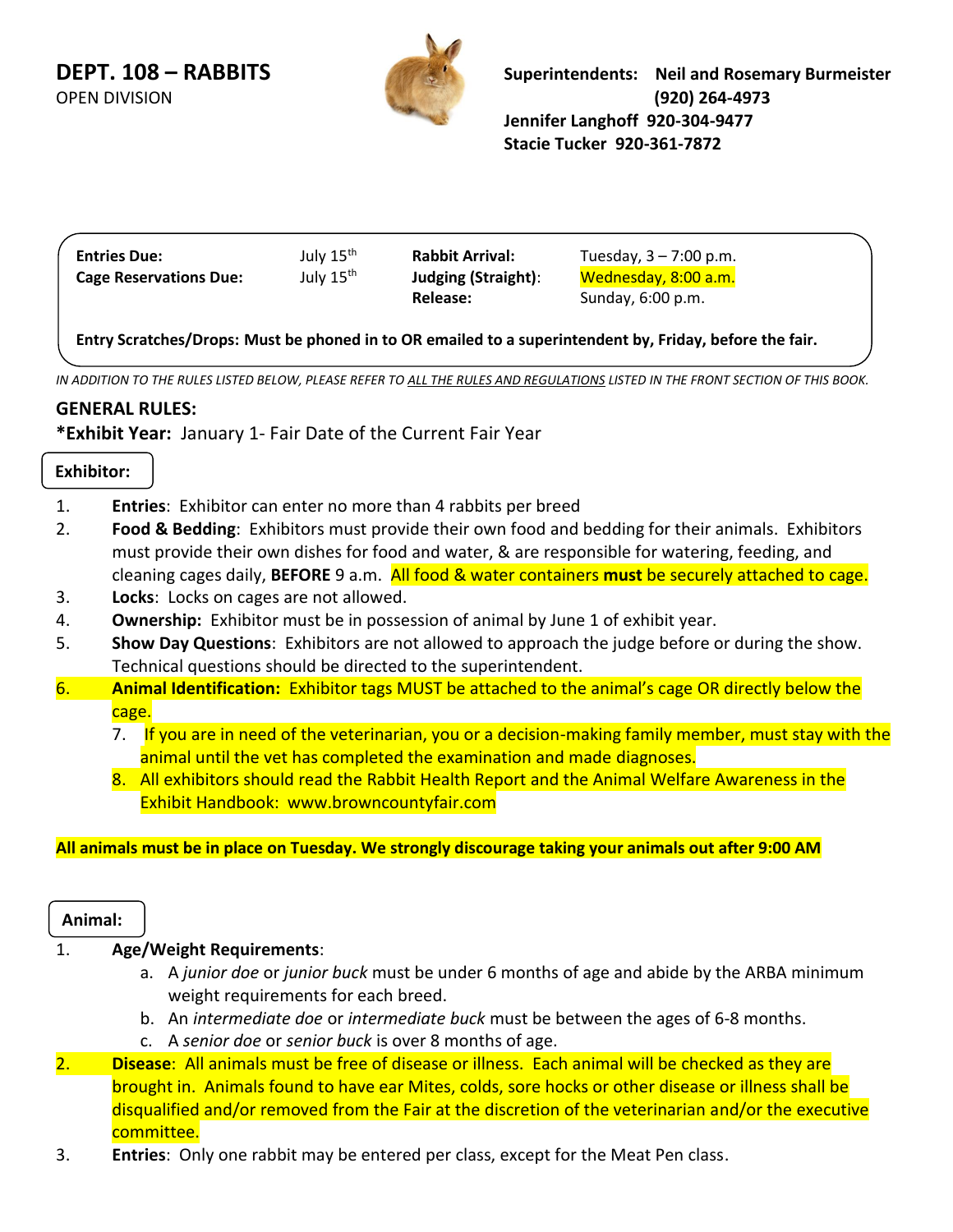- 4. **Identifying Mark:** Each exhibit must have a legible tattoo in the left ear. Tattoo may be with either permanent marker or permanent tattoo.
- 5. **Spay/Neuter**: Any spayed or neutered rabbits should be entered as pet rabbits.